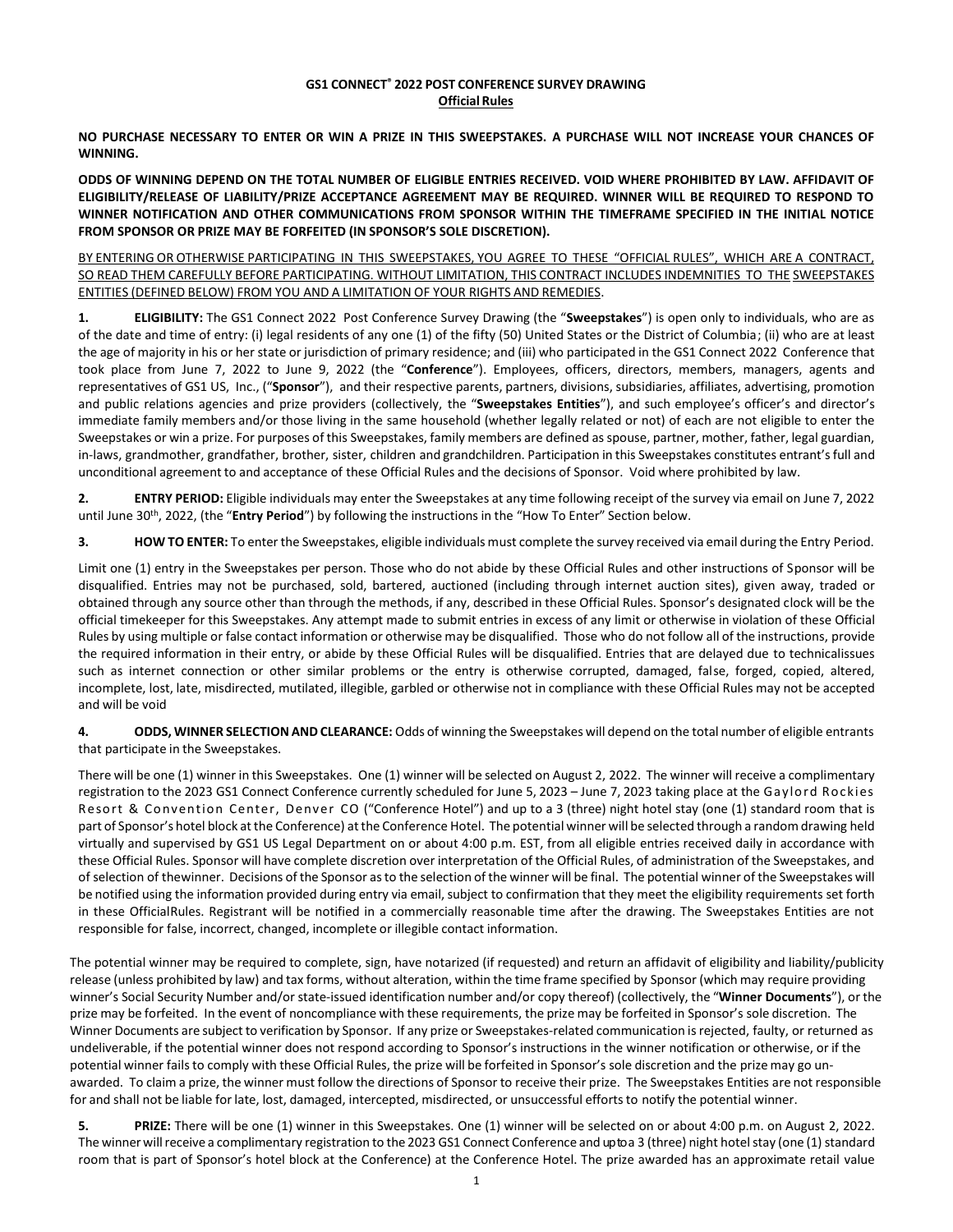("ARV") of \$3,099.00. THE PRIZE DOES NOT INCLUDE TRAVEL TO/FROM THE CONFERENCE AND WINNERS WILL BE SOLELY RESPONSIBLE FOR **ALL COSTS AND EXPENSES RELATED THERETO.** ARV of prize may vary depending on hotel rate fluctuations. If the actual value of the prize is less than the stated ARV, the difference will not be awarded. All hotel arrangements must be made through the Sponsor or Sponsor's designee. Certain restrictions and blackout dates may apply. The winner of the prize must use the rooms when designated by Sponsor or the prize maybe forfeited, and an alternate randomly selected winner chosen. Any and all costs and expenses not specified herein regarding acceptance and use of the prize are winner's sole responsibility. **Reference to third parties in connection with prizes is for reference and identification purposes only and not intended to suggest endorsement, sponsorship or affiliation with Sponsor, the Sweepstakes Entities or the Sweepstakes.**

The prize is subject to hotel availability, as well as prize provider's terms and conditions generally applicable thereto. The Sweepstakes Entities shall not be responsible for any cancellations, delays, diversions or substitution or any act or omissions whatsoever by the air carriers, hotels, venue operators, transportation companies, prize providers or any other persons providing any prize-related services or accommodations. Sponsor is not liable for any missed prize events, opportunities or expenses incurred as a consequence of flight cancellation/delay or ground transportation delay. No refund or compensation will be made in the event of the cancellation or delay of anytransportation or other prize element except at the sole and absolute discretion of Sponsor. Additional prize award details and hotel information to be provided to the prize winner at the time of prize notification. Prize winner is also responsible for obtaining travel insurance (and all other forms of insurance) at their option and hereby acknowledge that Sponsor has not and will not obtain or provide travel insurance or any other form of insurance. The prize winner may be required to provide a credit card at the time of hotel check-in. Hotel regulations and conditions apply. Any changes made to hotel reservations will be at the expense of the prize winner. All prize details not specified in these Official Rules will be determined in Sponsor's sole discretion. Sponsor is not responsible for and no winner will receive the difference, if any, between the actual value of the prize at the time of award and the stated ARV in these Official Rules or in any Sweepstakes-related correspondence or materials. All federal, state and/or local income and other taxes and other expenses not specified in these Official Rules as being provided as part of the prize, if any, are each winner's sole responsibility regardless of whether it, in whole or in part, is used. The winner may be required to provide Sponsor with a valid social security number or tax identification number before the prize package will beawarded for tax reporting and background check purposes. An IRS Form 1099 may be issued in the name of winner for the actual value of the prize received. The ARV of each prize is based on available information provided by and available to Sponsor and the value of any prize awarded to the winner may be reported for tax purposes as required by law. Prizes, if legitimately claimed, will be awarded. Sponsor is not responsible for and will not replace any lost, mutilated or stolen prize. If the winner does not accept or use the entire prize, the unacceptedor unused part of the prize will be forfeited and Sponsor will have no further obligation with respect to that prize or portion of the prize. Sponsor is not responsible for any inability of any winner to accept or use any prize (or portion thereof) for any reason. No transfers, prize substitutions or cash redemptions will be made, except at Sponsor's sole discretion. Sponsor reserves the right to substitute the stated prize or portion thereof with another prize or portion thereof of equal or greater value for any reason, including, without limitation, prize unavailability. No more than the stated prizes will be awarded. All prizes are awarded "AS IS" and without warranty of any kind, express or implied (including, without limitation, any implied warranty of merchantability or fitness for a particular purpose).

**6. LIMITATION OF LIABILITY: EACH ENTRANT AGREES TO RELEASE, HOLD HARMLESS AND INDEMNIFY THE SWEEPSTAKES ENTITIES AND THE RESPECTIVE OFFICERS, DIRECTORS, MEMBERS, MANAGERS, EMPLOYEES, REPRESENTATIVES AND AGENTS OF EACH (COLLECTIVELY, THE "RELEASED PARTIES") FOR ANY LIABILITY WHATSOEVER FOR INJURIES OR DAMAGES OF ANY KIND SUSTAINED IN CONNECTION WITH THE USE, ACCEPTANCE, POSSESSION, USE, MISUSE OR AWARDING OF THE PRIZE, WHILE PREPARING FOR, PARTICIPATING IN AND/OR TRAVELING TO OR FROM ANY PRIZE- OR SWEEPSTAKES-RELATED ACTIVITY, INCLUDING, WITHOUT LIMITATION, ANY INJURY, DAMAGE, DEATH, LOSS, OR ACCIDENT TO PERSON OR PROPERTY. WINNERS AGREE THAT THE PRIZE IS PROVIDED AS-IS WITHOUT ANY WARRANTY, REPRESENTATION, OR GUARANTEE, EXPRESS OR IMPLIED, IN FACT OR IN LAW, WHETHER NOW KNOWN OR HEREINAFTER ENACTED, RELATIVE TO THE USE OR ENJOYMENT OF THE PRIZE, INCLUDING, WITHOUT LIMITATION, ITS QUALITY, MERCHANTABILITY, OR FITNESS FOR A PARTICULAR PURPOSE.**

EACH ENTRANT UNDERSTANDS AND AGREES THAT ALL RIGHTS UNDER SECTION 1542 OF THE CIVIL CODE OF CALIFORNIA AND ANY SIMILAR **LAW OF ANY STATE OR TERRITORY OF THE UNITED STATES ARE HEREBY EXPRESSLY WAIVED BY HIM/HER. SECTION 1542 READS AS FOLLOWS:**

**"CERTAIN CLAIMS NOT AFFECTED BY A GENERAL RELEASE. A GENERAL RELEASE DOES NOT EXTEND TO CLAIMS WHICH THE CREDITOR DOES NOT KNOW OR SUSPECT TO EXIST IN HIS OR HER FAVOR AT THE TIME OF EXECUTING THE RELEASE, WHICH IF KNOWN BY HIM OR HER MUST HAVE MATERIALLY AFFECTED HIS OR HER SETTLEMENT WITH THE DEBTOR."**

**7. ADDITIONAL DISCLAIMERS**: Released Parties are notresponsible and/orliable for any of the following, whether caused by a Released Party, the entrant, or by human error: entries that are submitted by illegitimate means (such as, without limitation, by an automated computer program) or entries in excess of the stated limit; any lost, late, incomplete, illegible, garbled, mutilated, or misdirected entries, email, mail, or Sweepstakes-related correspondence or materials or postage-due mail; any error, omission, interruption, defect or delay in transmission or communication; viruses or technical or mechanical malfunctions; interrupted or unavailable cable or satellite systems; errors, typos, or misprints in these Official Rules, in any Sweepstakes-related advertisements or other materials; failures of electronic equipment, computer hardware or software; lost or unavailable network connections, or failed, incorrect, incomplete, inaccurate, garbled or delayed electronic communications or entry information. Without limiting any other provision in these Official Rules, Released Parties are not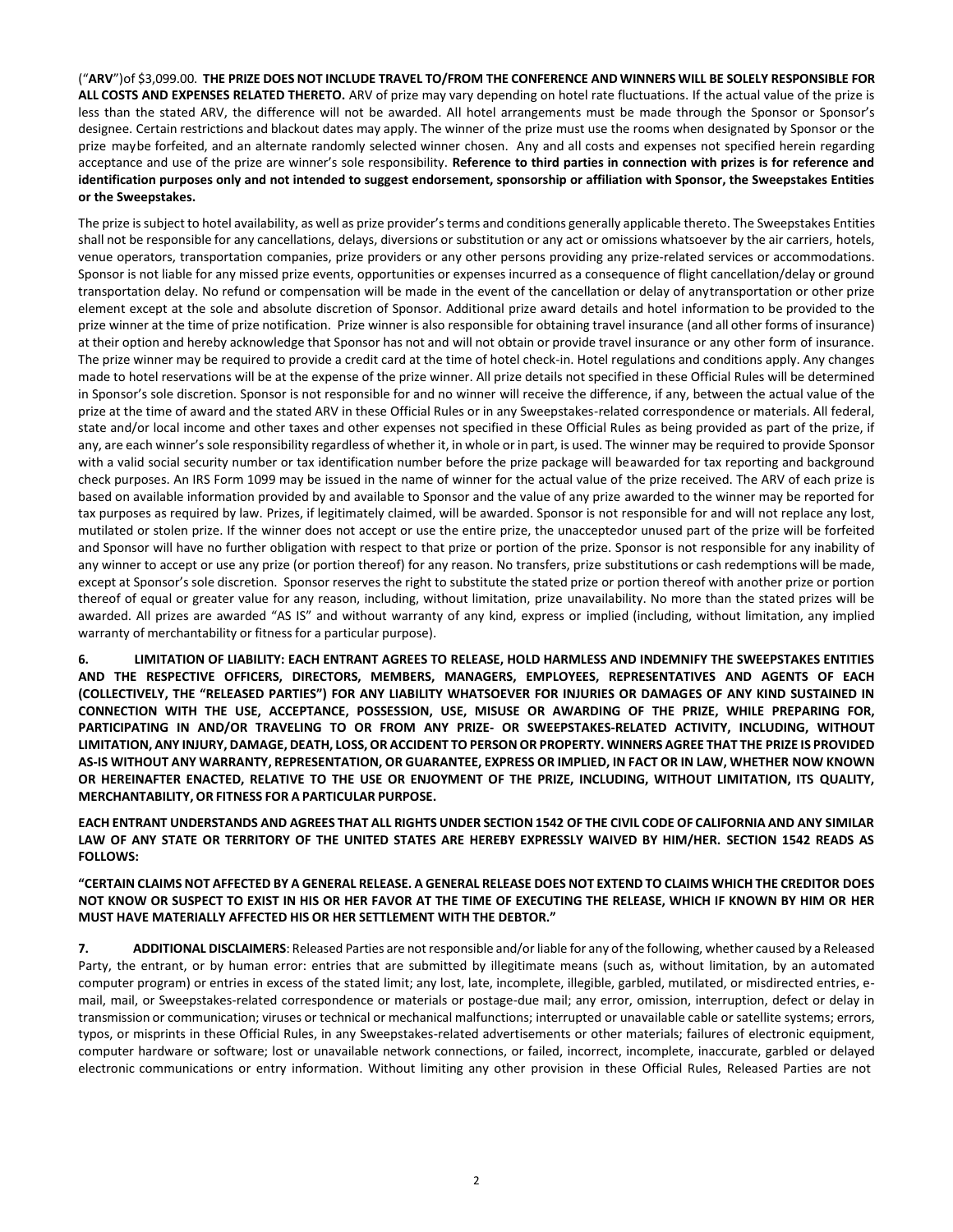responsible or liable to any entrant or winner or any person claiming through such entrant or winner for failure to supply the prize or any part thereof in the event that any of the Sweepstakes activities or Released Parties' operations or activities are affected, as determined by Sponsor in its sole discretion, including, without limitation, by reason of any acts of God, any action, regulation, order or request by any governmental or quasi-governmental entity (whether or not the action, regulations, order or request proves to be invalid), equipment failure, threatened terrorist acts, terrorist acts, air raid, blackout, act of public enemy, earthquake, war (declared or undeclared), fire, flood,epidemic, explosion, unusually severe weather, hurricane, embargo, labor dispute or strike (whether legal or illegal) labor or material shortage, transportation interruption of any kind, work slow-down, civil disturbance, insurrection, riot, or any law, rule, regulation, order orother action adopted or taken by any governmental, federal, state or local government authority, or any other cause, whether or not specifically mentioned above.

8. **GENERAL RULES:** By accepting a prize (except where prohibited by law), the winner grants the Sweepstakes Entities the irrevocable, sublicensable, absolute right and permission to use, publish, post or display his or her name, any information included on his/her entry, photograph, likeness, voice, prize information, biographical information, any quotes attributable to him or her and any other indicia of persona (regardless of whether altered, changed, modified, edited, used alone, or used with other material in the Released Parties' sole discretion) for advertising, trade, promotional and publicity purposes without further obligation or compensation of any kind to him or her, anywhere, in any medium now known or hereafter discovered or devised (including, without limitation, on the Internet), world-wide, without any limitation of time and without notice, review or approval and each winner releases all Released Parties from any and all liability related thereto. Nothing contained in these Official Rules obligates Sweepstakes Entities to make use of any of the rights granted herein and each winner waives any right to inspect or approve any such use.

Sponsor's decisions will be final in all matters relating to this Sweepstakes, including interpretation of these Official Rules and awarding of the prize. All participants, as a condition of entry, agree to be bound by these Official Rules and the decisions of Sponsor. Failure to comply with these Official Rules may result in disqualification from this Sweepstakes. Participants further agree to not damage or cause interruption of the Sweepstakes and/or prevent others from using the Sweepstakes. Sponsor reserves the right, in its sole discretion, to void entries of any entrants who Sponsor believes have attempted to tamper with or impair the administration, security, fairness or proper play of this Sweepstakes. Sponsor's failure to or decision not to enforce any provision in these Official Rules will not constitute a waiver of that or any other provision. In the event there is an alleged or actual ambiguity, discrepancy or inconsistency between disclosures or other statements contained in any Sweepstakes-related materials and/or these Official Rules (including any alleged discrepancy or inconsistency in these Official Rules), it will be resolved in Sponsor's sole discretion. Entrants waive any right to claim ambiguity in the Sweepstakes or these Official Rules. If Sponsor determines at any time in its sole discretion that the winner or potential winner is disqualified, ineligible, in violation of these Official Rules, or engaging in behavior that Sponsor deems obnoxious, inappropriate, threatening, illegal or that is intended to annoy, abuse, threaten or harass any other person, Sponsor reserves the right to disqualify that winner or potential winner, even if the disqualified winner or potential winner may have been notified or displayed or announced anywhere. Sponsor reserves the right to alter or cancel the Sweepstakes at any time without notice. Any element of this Sweepstakes may be void where prohibited by law. The invalidity or unenforceability of any provision of these Official Rules will not affect the validity or enforceability of any other provision. In the event that any provision is determined to be invalid or otherwise unenforceable or illegal, these Official Rules will otherwise remain in effect and will be construed in accordance with their terms as if the invalid or illegal provision were not contained herein. If the Sweepstakes is not capable of running as planned for any reason, Sponsor reserves the right, in its sole discretion, to cancel, modify or suspend the Sweepstakes and award the prize from eligible entries received prior to cancellation, modification, or suspension or as otherwise deemed fair and appropriate by Sponsor. If any person supplies false information, obtains entries by fraudulent means, or is otherwise determined to be in violation of these Official Rules in an attempt to obtain any prize, Sponsor may disqualify that person and seek damages from them and that person maybe prosecuted to the full extent of the law.

**9. DISPUTES/GOVERNING LAW**: Except where prohibited, as a condition of participating in this Sweepstakes, each entrant agrees that any and all disputes that cannot be resolved between the entrant and any Sweepstakes Entity, claims and causes of action arising out of or connected with this Sweepstakes, or the prize awarded, or the determination of the winner must be resolved individually, without resortto any form of class action. Further, in any such dispute, under no circumstances will an entrant be permitted or entitled to obtain awards for, and hereby waives all rights to claim punitive, incidental or consequential damages, or any other damages, including attorneys' fees, other than entrant's actual out-pocket expenses (if any), not to exceed ten dollars (\$10), and entrant further waives all rights to have damages multiplied or increased.

This Sweepstakes and any dispute arising under or related thereto (whether for breach of contract, tortious conduct or otherwise) will be governed by the laws of the State of New Jersey, without reference to its conflicts of law principles. Any legal actions, suits or proceedings related to this Sweepstakes (whether for breach of contract, tortious conduct or otherwise) will be brought exclusively in the state or federal courts located in Mercer County, New Jersey, and each entrant accepts and submits to the personal jurisdiction of these courts with respect to any legal actions, suits or proceedings arising out of or related to this Sweepstakes.

Prize is non-transferable, with no cash redemptions, equivalents or substitutions except at Sponsor's sole and absolute discretion. All prize details not specified in these Official Rules will be determined in Sponsor's sole and absolute discretion. Prize details and availability are subject to change and prize provider's rules and restrictions, and in the event that Sponsor is unable to provide the winner with their prize, the Sponsor may elect, to provide winners with the approximate value of such item in cash or award an alternate prize of comparable or greater value. In the event the prize winner engages in behavior that (as determined by Sponsor or any prize provider in its or their sole and absolute discretion) is obnoxious, inappropriate, or threatening, illegal or that is intended to annoy, abuse, threaten or harass any other